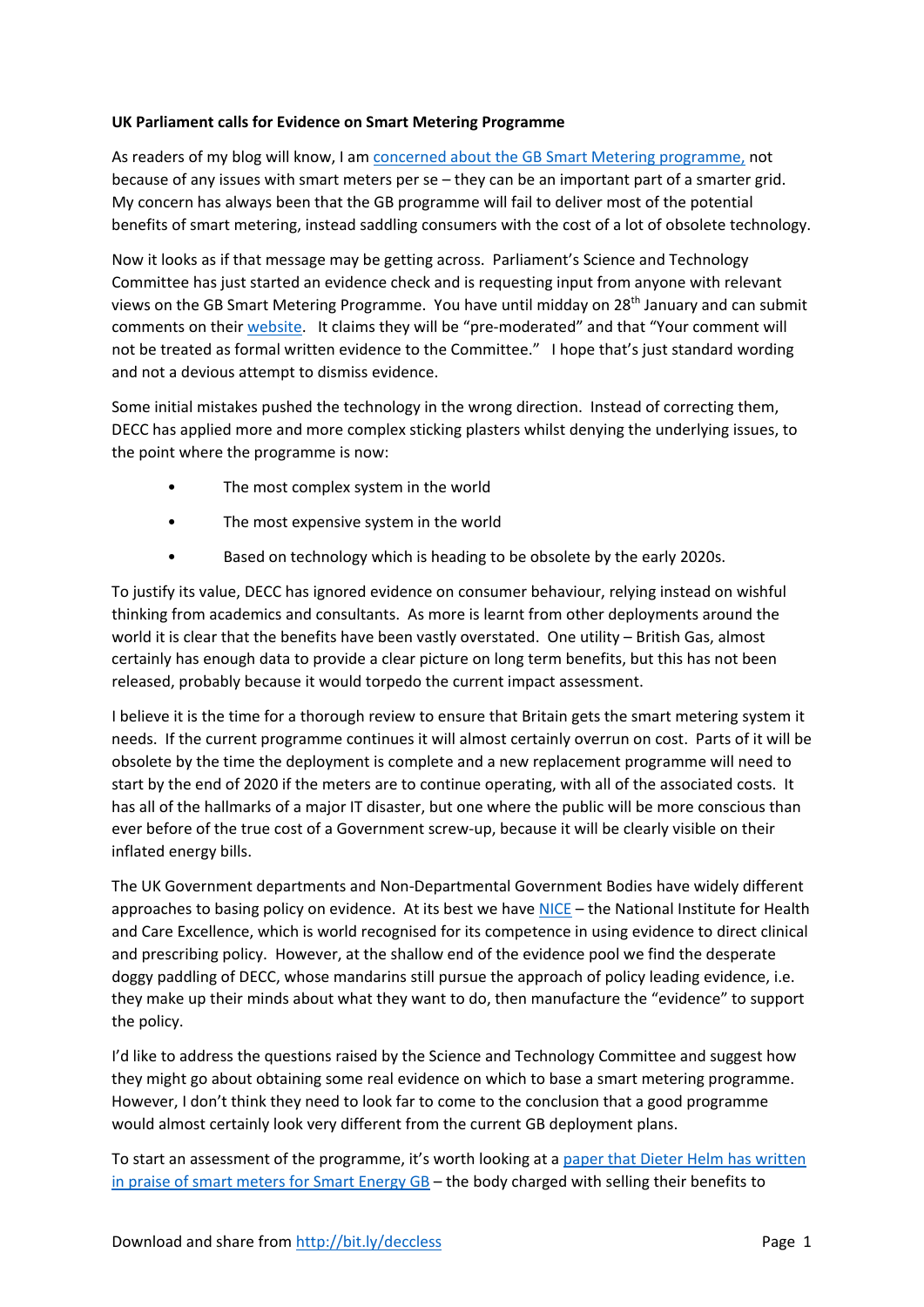consumers. Dieter is a leading figure at the disruptive end of energy policy, advocating a free market for generation, which will allow users to consume as much energy as they want, as long as generators fulfil their carbon obligations. But at least it is an energy policy, which is more than you can say for what we have been offered by successive Governments. He makes the point that smart meters will provide data to help secure reliable and continuous supply. To achieve that, his vision of smart meters would be that they are part of a ubiquitous roll-out of household broadband, sending real‐time data to the grid.

The irony is that Dieter has written this article for Smart Energy GB. I don't disagree with what he says, but the smart meters that we are being given, and which Smart Energy GB are promoting, are not the ones that Dieter is writing about. DECC has designed meters which are incapable of fulfilling any of these points. Dieter may well recognise this, as in his penultimate paragraph he points out that "the roll-out of smart meters should not be thought of as a one-off exercise. It is a continuous program". In other words, he is saying that we will very quickly need to write off the £15 billion or so that will have been spent on them (and been added to our energy bills), and then go and spend another £20 billion or more to replace them with something that works (which will also get added to our bills). When the expert commissioned to write the PR for the metering programme says that, you know something is going very badly wrong. Which brings me back to the parliamentary committee's call for evidence.

I'll address this in the order of the Science and Technology Committee's paper, starting with the alleged benefits. As well as explaining each problem I'll also suggest the action which needs to be taken to obtain the necessary evidence.

The first perceived benefit in DECC's assessment is based on the fact that all consumers will be offered an In Home Display, enabling them to see how much energy they are using and how much it costs. Few would argue that making energy use more real is anything but a good thing, but you don't need a smart meter to do that. Energy monitors have been around for years which consumers can install themselves, or which meter readers could clip onto meter tails. They've been given away free in the past, or you can buy them for around £20 on Amazon. At scale they could be made for under £10. (I used to design them – this is a real manufacturing cost.) If the aim of the programme is to inform users of real time electricity usage, that would be the most cost effective way to do it.

The In Home Displays being supplied with smart meters look old fashioned. Their design and interface appear to date back to a time before smart phones and remind me of the lab instruments I used at college in the 1970s. We know from evidence of In Home Display usage that most end up in drawers within a few months. We also know that although there can be an immediate change in behaviour, it slips back within about six months. That's because for most consumers, energy is used when it's needed and saving a few pounds each week does not change behaviour for long. A thorough study in the Netherlands, showed that the average saving was around 0.6%. However, electricity use is actually falling by around that amount each year according to DECC's own figures as appliances become more efficient, and it's not clear whether some or all of the 0.6% decrease may have been due to faster appliance replacement, which would negate the improvement. That survey used more data over a longer period than anything DECC has released.

It's important to understand the need for long term data if you want to predict consumer savings. When a user first gets an In Home Display they may ignore it, or start looking to see what uses energy. The following graph shows some of the possible outcomes: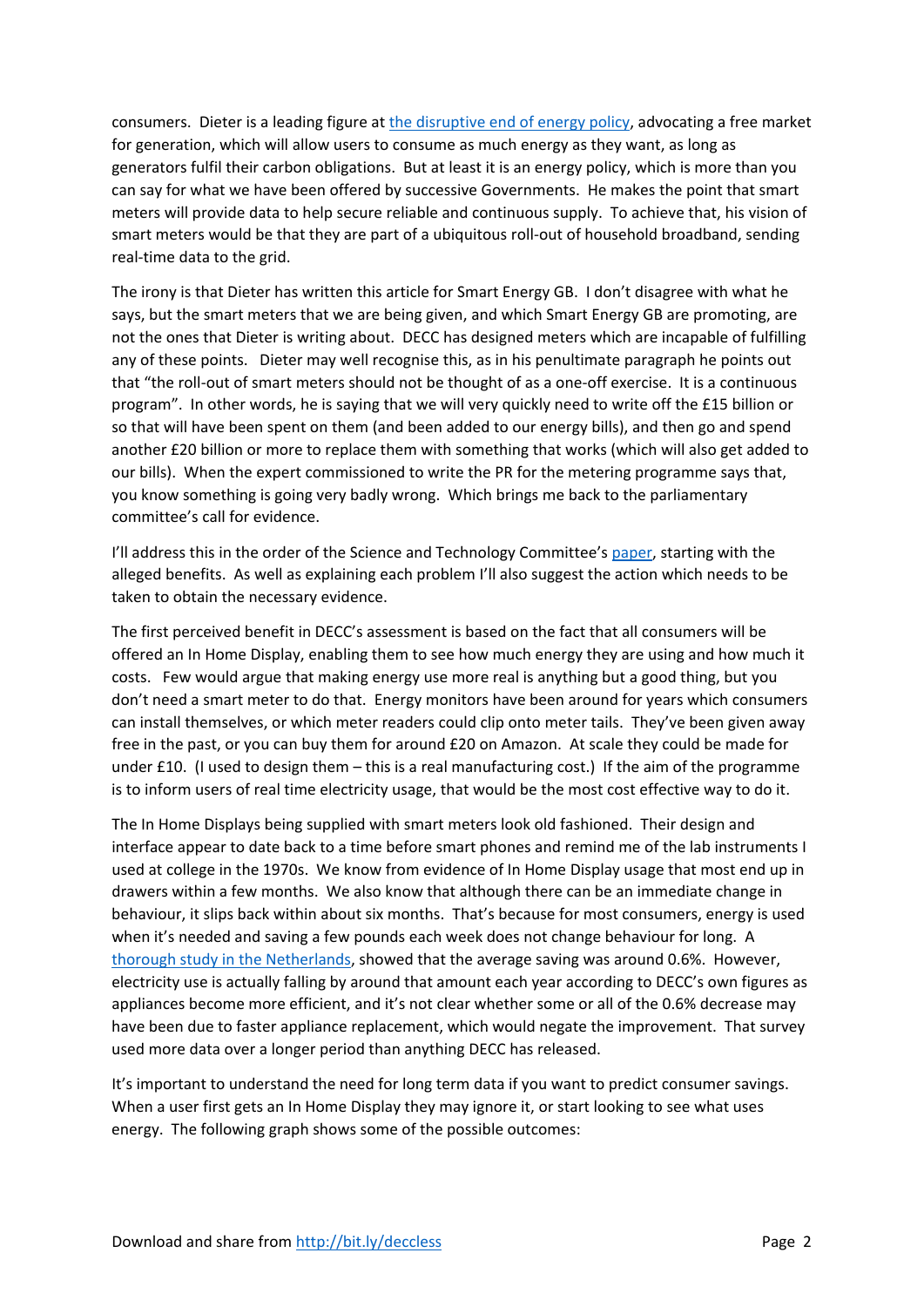

Line A (red) shows the average decrease in domestic electricity consumption, based on **DECC's** figures. This is going down because of legislation which forces manufacturers to make appliances more efficient. Over time, as we get new phone chargers, TV, fridges and light bulbs, the average amount of electricity we use gets less.

Line B (yellow) is the typical reaction to an In Home Display. Users start to turn off lights and yell at the kids to reduce consumption. After a few months, most of them begin to revert back to their normal behaviour, with energy consumption rising back to meet the falling average.

Some users make a more positive change, as shown by line C (grey). They find something which is energy hungry and go out and replace it. It may be getting rid of halogen light bulbs or buying a more efficient fridge. Although their behaviour also reverts, they will see the ongoing advantage of having made the physical change.

Finally, line D (blue) is what DECC thinks will happen – i.e. users will continue to reduce their consumption by an additional 3% every year.

If we look a bit further out, we see how wrong that assumption is.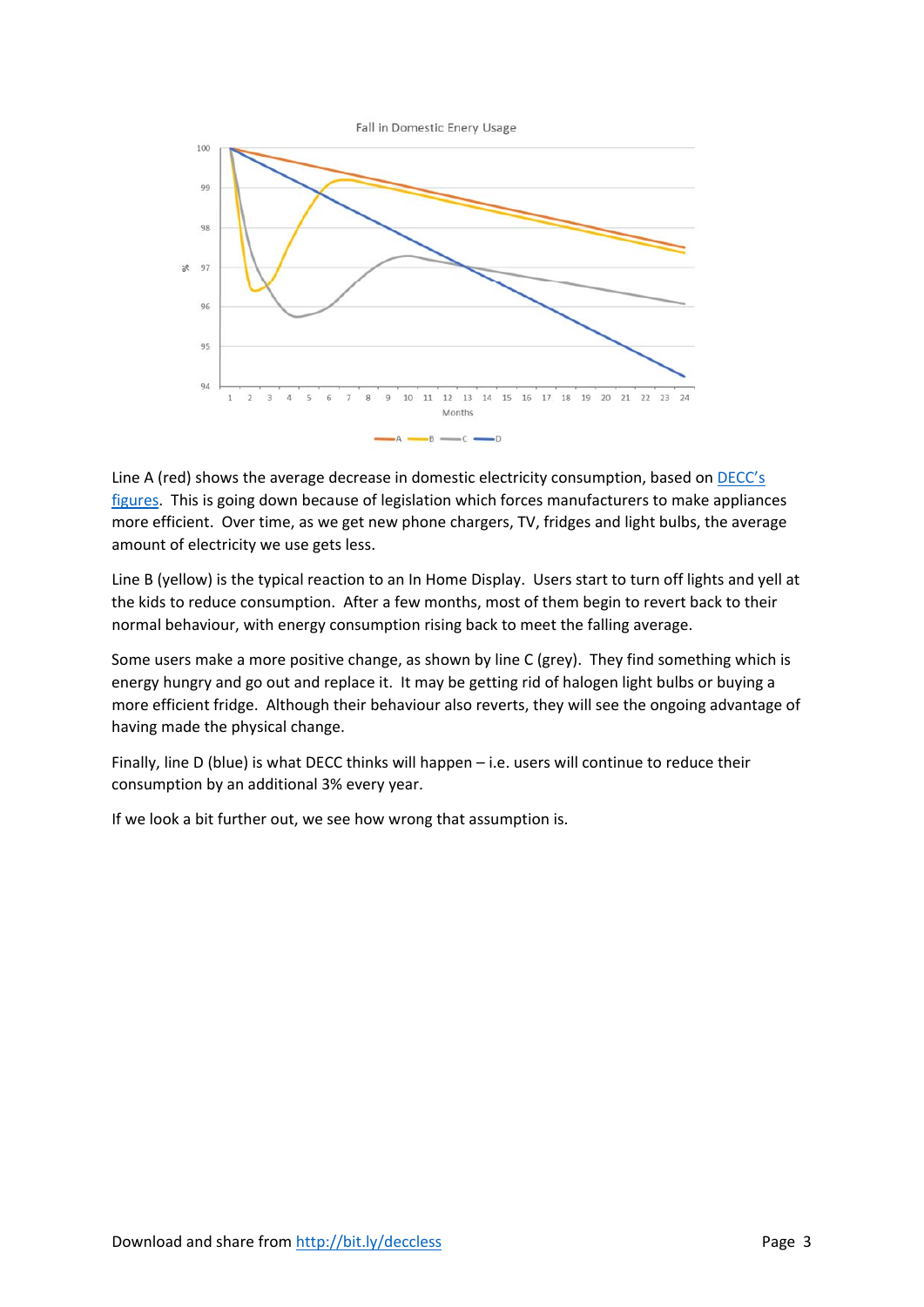Fall in Domestic Energy Usage



Showing the same trend over five years, both the IHD users will revert back to the average. That should be obvious, as the average declines commensurate with the population gradually replacing inefficient devices with more efficient ones. All that the IHD has done is speed up the replacement decision for a small fraction of users. Appliances will continue to improve, getting better than the ones that they have just replaced, so their annual savings slowly decrease as they once more reflect the norm.

Now look at what happens to DECC's projection (line D). It keeps on falling. That will only happen if consumers keep on replacing devices, but that makes no sense. Once you have a modern appliance, replacing it with a more recent one generally only saves you a few tens of pounds each year – far less than the replacement cost. The US Government's Energy Star program has a good web calculator for fridges – usually considered the worst offenders, which points this out. So DECC's savings are illusory.

They're also pretty insignificant in the overall scheme of domestic money wasting. It is worth comparing energy wastage with food wastage. As the recent BBC series "Hugh's War on Waste" showed, the average home throws away £470 of perfectly edible food each year, a figure which is growing. In contrast DECC estimates that a smart meter will save the average home £23 a year, although the evidence from the Netherlands suggests that may be an overestimate. Trying to believe that an old-fashioned display in the home will have much impact is difficult to accept. If consumers are happy to waste over twenty times this amount of food, why will they put effort into changing their energy use? It suggests that any behavioural change for energy is purely a DECC wish, not a consumer reality.

> **Action: Science & Technology Committee** – Ask behavioural psychologists whether consumers will bother, based on these figures? Use this response to adjust the perceived financial benefit in the smart metering impact assessment.

That is for electricity meters. For gas metering, there is very little evidence that suggests they save money for consumers. The Dutch study suggested a 0.9% saving, but with multiple provisos about confounding factors. Understanding gas usage is difficult. Whilst you can equate electrical power being used with a short term activity, such as boiling a kettle, it's much more difficult to do that with gas. Gas is mostly used for cooking, heating and hot water. Turning your oven down will reduce the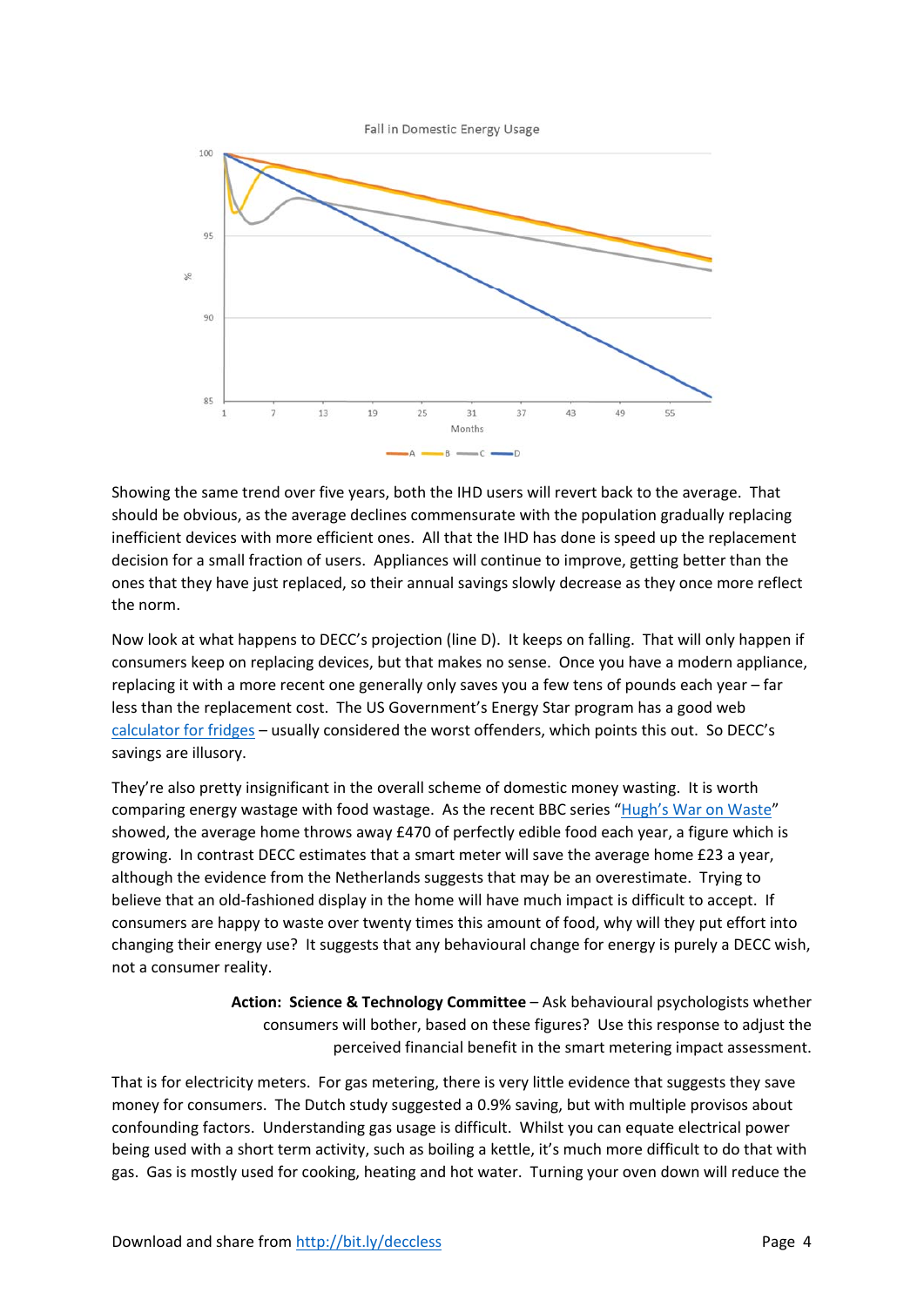power required for the oven to reach temperature, but will increase your cooking time. I've asked various members of DECC and Smart Energy GB which is the more efficient option and none know, so it's difficult to claim there's any evidence that showing gas consumption has any effect. For heating, a display gives you little idea of the saving if you turn your thermostat down. What could save money is a smart thermostat, like British Gas' excellent Hive. So if the aim is to save users money on their gas bills, all of the evidence suggests they should be given smart thermostats, not smart gas meters.

> **Action: Science & Technology Committee** – Compare the costs of alternative methods for promoting consumer energy savings. If there is a more efficient option, it should be pursued separately, rather than loading the smart meter specification with an overly expensive engagement technology.

DECC reports constantly cite the **Early Learning Programme** which found annual energy savings of around 2.2% for electricity and 1.5% for gas in the first year, from which they somehow concluded that it was realistic to expect savings of 3% or more every year. These figures are based on just over 6,000 pairs of smart meters and 5,000 gas meters, fitted in 2011. I have seen no follow up on these figures. From data I have seen on much larger deployments, the initial gains are rapidly lost as users revert back to their previous behaviour. There should be a further four years of data available which could give us evidence. The fact it is not presented suggests it may not be the evidence DECC wants revealed.

Action: DECC – provide five years of follow up data for the ELP users.

The Science and Technology Committee repeat the claim that the rollout "will increase consumers' confidence in and engagement with the energy market". Various reports over the past few years have shown that the level of consumer trust in energy suppliers is at an all-time low (including a report by the Smart Meter Central Delivery Body). You could argue that improving the level of confidence and engagement shouldn't be difficult, as it can't get much worse. However, you need a mindset within a company to change that and that's not been obvious in the UK energy suppliers. There's a good paper on "The Role of Trust in Consumer Relationships" written by the ESCP Europe Business School. It was based on a study of the banking, insurance and mobile phone industries in the UK and US and concludes with a set of ten recommendations. An important one is "admit mistakes, apologise and fix them." There is little evidence of that within the industry or within DECC. It reminds me of a comment I heard from a senior member of one of California's utilities, who told an audience of industry executives that "the best thing about smart metering is that it gives us more evidence to blame the customer". Whilst that attitude prevails it is difficult to see how the rollout will increase consumer confidence. So any financial benefit from that should be excluded from the cost benefits analysis.

> **Action: Science & Technology Committee** – Ascertain whether UK energy suppliers and DECC have the mindset to admit mistakes, apologise and fix them. If not, remove any accruing benefit from the smart metering impact assessment.

Another benefit cited by DECC is the ability to move to 24 hour switching, along with the growth in third parties who will provide the ability for customers to switch more frequently. As market reports on switching from analysts like Vaasa show, switching starts to fall in deregulated markets as the market matures. In the UK it peaked at around 30%, (helped by the doorstep miss-selling scandal), since when it has fallen. Much of the remainder is through dedicated switching sites, which receive a commission from the energy supplier each time a customer switches. That commission based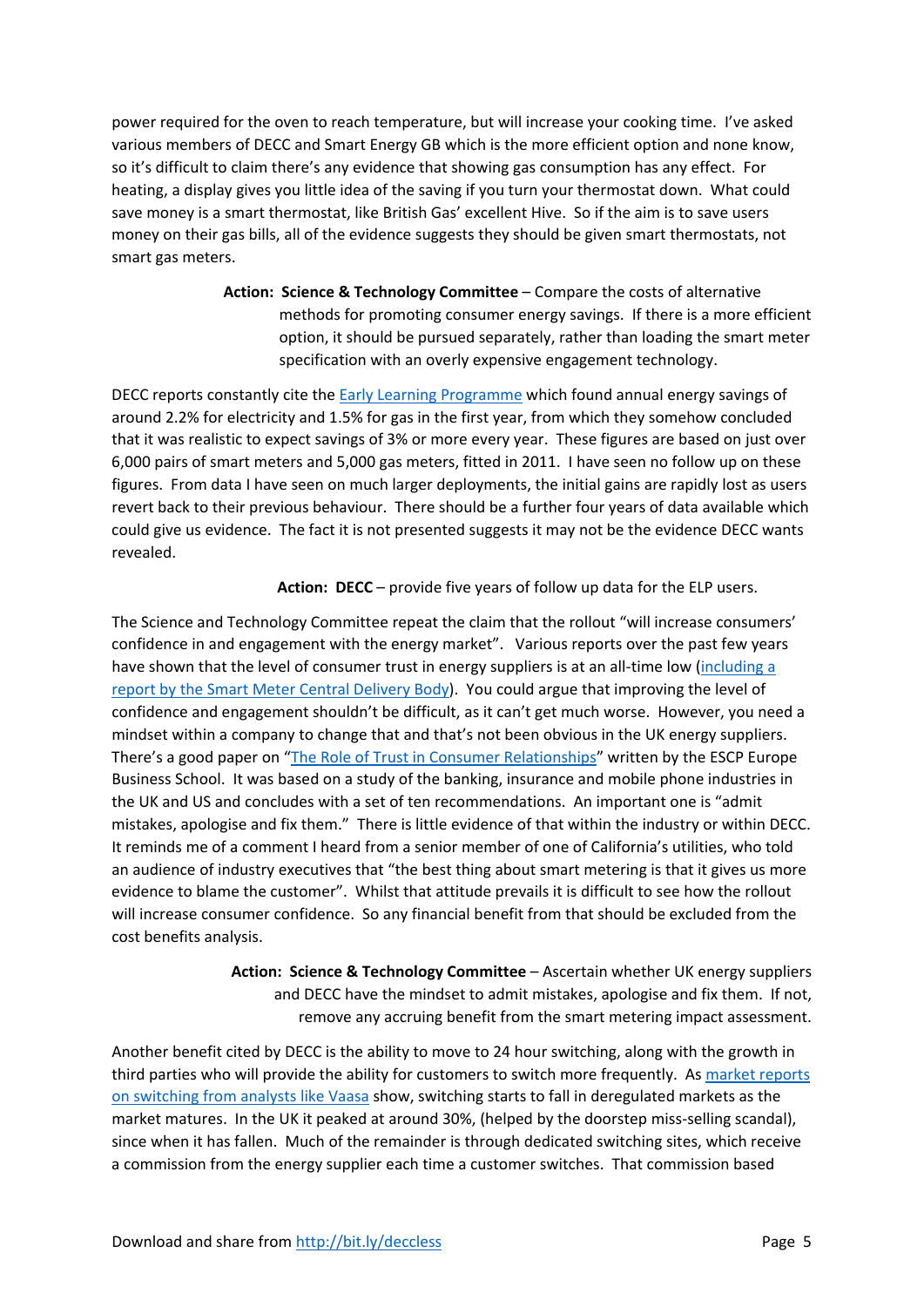model is just about sustainable for annual switching, as long as utilities perceive value in customer acquisition, but is definitely not sustainable if customers switch more frequently. "An enabler for 24 hour switching" generally has a subtext of belief in service models which can switch a customer on a weekly or monthly basis, but there is no evidence that such a business model is sustainable. In the US, where admittedly this business is constrained by the limited degree of deregulation, a number of startups have attempted to offer this type of service based on Green Button data from smart meters. To the best of my knowledge, none have been successful. Hence it is questionable whether this is more than just a piece of marketing fiction.

> **Action: Science & Technology Committee** – Request that DECC single out the real contribution from 24 hour switching and provide justification for those savings. Unless these are robust, remove this figure from the smart metering impact assessment.

Moving on to the technology, more evidence is required for the choice of both the in‐home and long range wireless standards. In the home, meters communicate with each other, the comms hub and the IHD using a variant of the ZigBee standard. Rather than using the same version deployed elsewhere in the world, DECC and the smart metering manufacturers have branched the specification to produce a far more complex variant unique to the UK. Over the four years this has taken, support for ZigBee has declined and it has rapidly being superseded by a new, incompatible mesh standard called Thread. The result is that industry expertise and support for ZigBee is already atrophying. This means that the version on which GB meters are based is essentially obsolete. When security or performance flaws are discovered, as they always are with wireless specifications, there will be a lack of expertise to correct them. In the worst case scenario the entire smart metering network may need to be shut down if faults are found.

> **Action: Science & Technology Committee** – Ascertain the likely level of expertise to support the chosen SMETS2 ZigBee standard over the next 20 years. Assess the risk and cost of having to conduct a total network shutdown.

DECC admits that the current ZigBee standard will not work in around 30% of homes due to range issues. Ironically, the mesh capabilities of ZigBee, which could alleviate this are not being used, because of security concerns. Instead DECC and smart meter suppliers are attempting to develop a new version of the standard which operates in the 868MHz spectrum, which would increase the range for an additional 20 – 25% of homes. This is a complex task. The ZigBee Alliance initially attempted to do this, starting in 2001, but despite ten years of development by radio experts, the resulting specification was commercially unsuccessful. It is questionable whether a DECC led group with significantly less wireless knowledge can accomplish what the ZigBee Alliance could not, especially in the timescale they claim. But then, DECC's idea of time is very different to most people's. Moreover, the spectrum they have chosen could become increasingly congested with the appearance of LPWAN solutions such as Sigfox and LoRa. None of this appears to have been taken into account, so there is a grave concern that this work will ever succeed, leaving 30% of homes without In Home Displays.

> **Action: Science & Technology Committee** – Obtain expert evidence on the likelihood of DECC's 868MHz project succeeding. Determine how this is likely to be impacted by the growing use of the 868MHz spectrum by other local and LPWAN standards. If the prospect of success is low, reduce the value of customer savings to reflect the by 30% of homes unable to access them.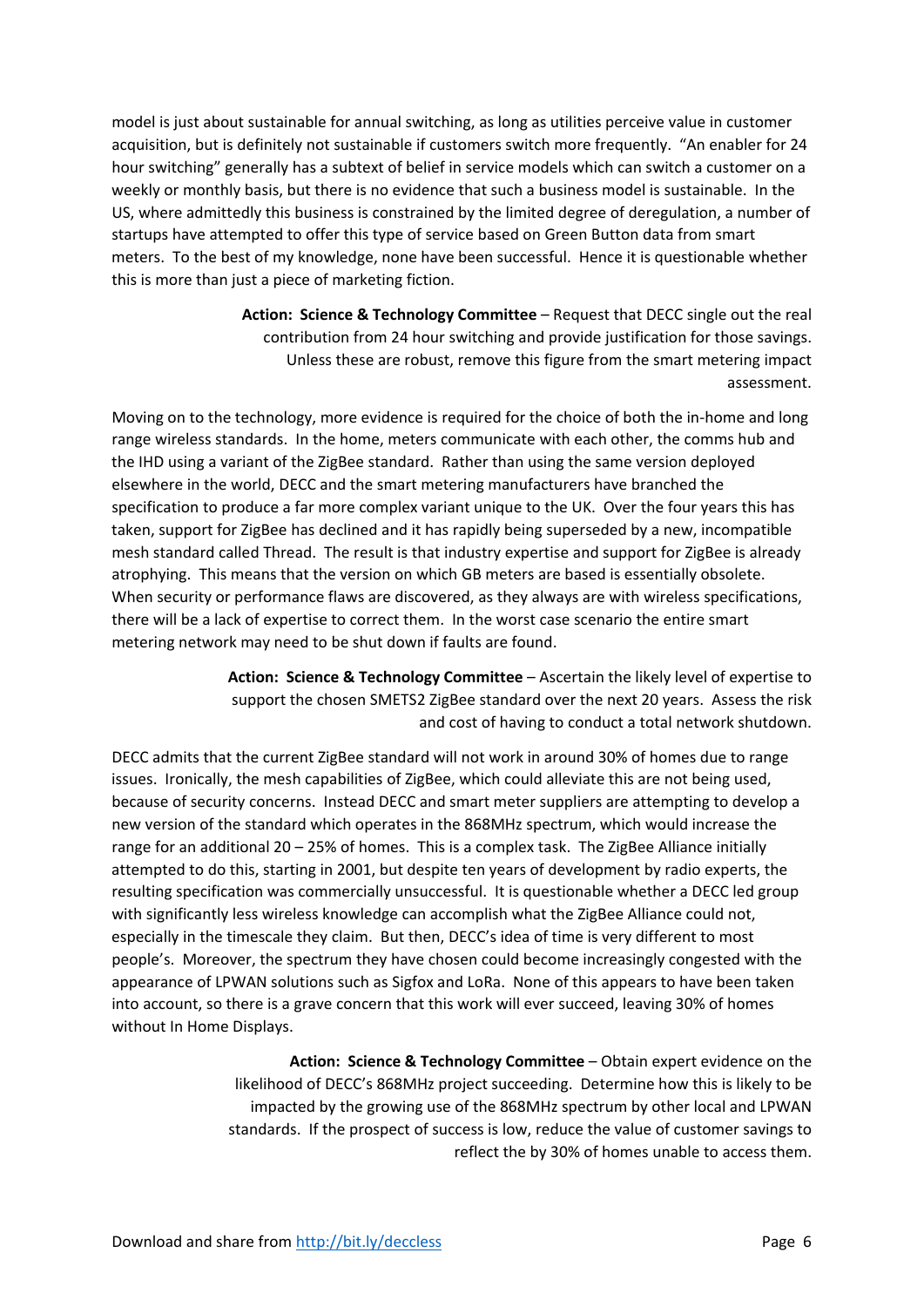More scrutiny also needs to be given to the choice of wide area wireless connection used to return data from the smart meters. This is implemented within the comms hub and is currently specified as GPRS / SMS for two of the three CSP contracts. However, the UK's GPRS networks are scheduled to be turned off by 2026 at the latest. Contracts for both of the regions using GPRS were won by Telefonica, who are being acquired by Hutchinson. Given that Hutchinson has no 2G network (which is what is used for GPRS) they will have little stomach for maintaining spectrum which could be profitably refarmed for use as 4G or 5G. If smart meters are to remain operational after 2026, then all of the comms hubs in these areas will need to be replaced by the start of 2026. This implies an additional cost of around £2 billion (split between new hardware and installation costs) between 2020 and the end of 2025. This should be added to the program cost as it cannot be avoided if the meters are not to become stranded assets.

> **Action: Science & Technology Committee** – Require DECC to ascertain the number of comms hubs which will need replacing before 2026 and add this cost to the smart metering impact assessment, as it falls within the meter lifetime.

It is important to prepare for the 2G turnoff. It is far from clear which wide area technology will be the best choice after 2020. 3G may be turned off even earlier. LTE (4G) will remain power hungry and expensive. 5G is unlikely to provide national coverage before 2026. New IoT based options, including LTE‐M and NB‐IOT may be the solution, but infrastructure for them may be too far out. Alternatively LPWAN may provide a solution. However, some of these solutions may interfere with the 868MHz ZigBee radios, requiring a redesign of the home network. If that is the case, or if ZigBee chips and support have started to disappear this could also require upgrades of smart meters. To be ready for the 2G turnoff, a new specification will need to be completed by 2020, followed by comms hub reinstallations in the affected areas by 2026, i.e. well before the anticipated life of the smart meters. So this program, which may also require meter replacements, must be costed into the smart metering deployment cost now.

> **Action: Science & Technology Committee** – Require DECC to develop a broader strategy for the 2G turnoff and add that cost into the current smart metering programme impact assessment.

A lot is made of the fact that future energy networks will have better information upon which to manage their activities and investments. As the current smart meters only report data 24 hours in arrears, that is not a vast improvement on what the grid operators already know. Networks need more granular data in real time, which is a major shortfall of the current smart meters, as identified in Dieter Helm's article. However, that problem will require changes to the meter firmware (and probably hardware) in addition to a new comms hub. There should be a far more thorough investigation made into the value of data granularity and latency for grid optimisation, which should assess whether there is real value for the grid operators in day old domestic electricity usage data along with the cost benefit of upgrading meters for more real time information if there is. (Real time gas data probably has no value, as gas is stored, not generated against demand.)

> **Action: Science & Technology Committee** – Commission a review of the value of smart meter data granularity and latency for grid optimisation. Based on this, revise the impact assessment figures for benefits and/or the cost of updating the smart meter specification.

From technology the next point of concern is tariffs. There is very limited evidence about the use of flexible tariffs for demand-side response in countries like the UK. What evidence exists is for utilities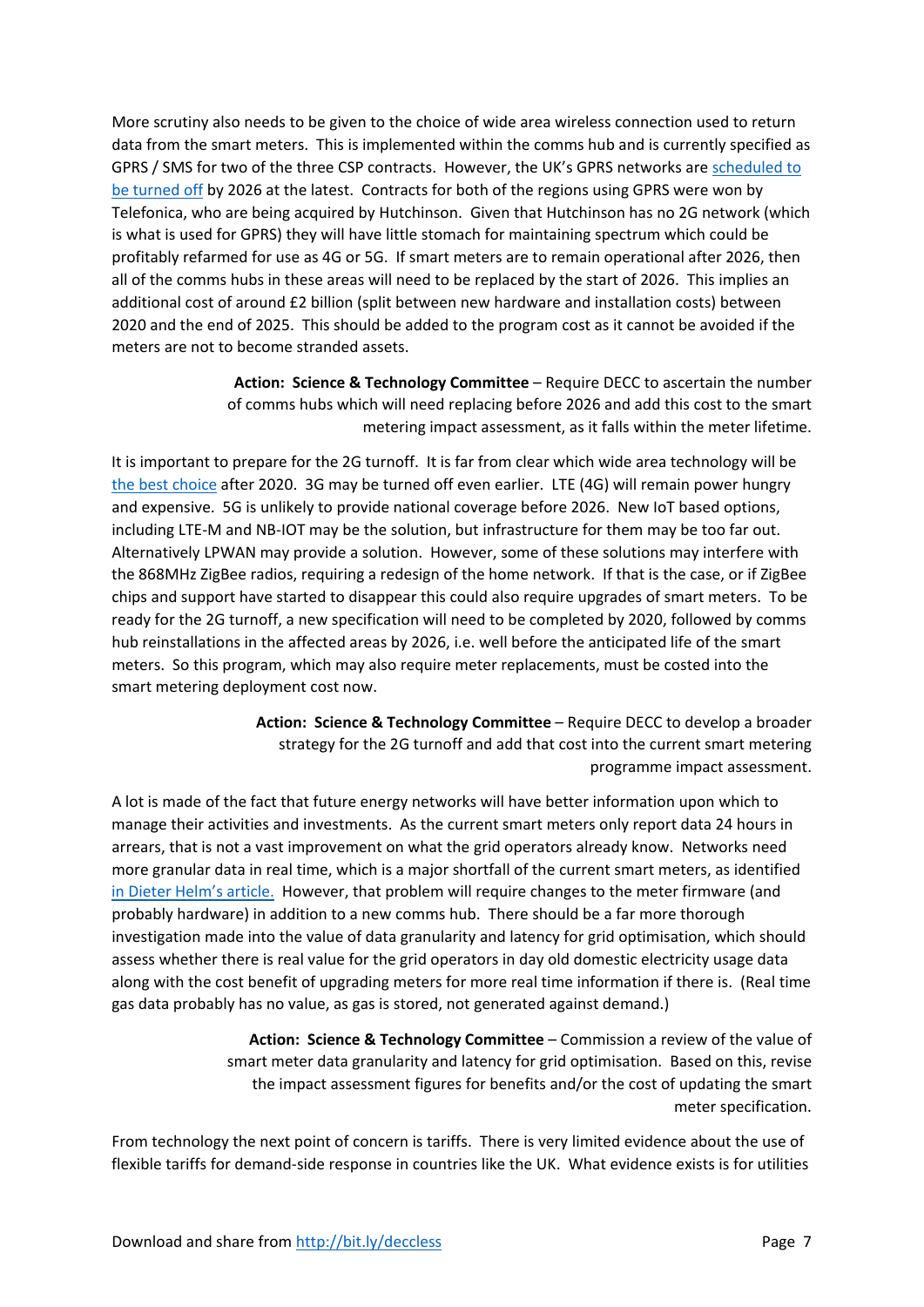with vastly different load profiles, typically Australia and Southern US states where summer demand is dominated by air conditioning and pool pump use. In comparison with these, UK demand is almost a flat line, largely thanks to the effect of the Gulf Stream, which DECC really should factor into their calculations. The main problem is that the UK is suffering from a lack of long term energy policy, with insufficient new generating plant being built, as a result of successive Governments failing to make decisions. That means the gap between generating capacity and demand is becoming ever smaller, with a growing risk of power cuts if we get severe winter weather. Tariffing and smart meters are not a real solution – at best they are a very poor sticking plaster for a lack of policy. Nor is there evidence for their use in conjunction with half-hourly settlement. Whilst the UK Government rightly sees that it should move from the current forward pricing approach to half hourly settlement, that needs a fundamental policy change which probably involves commissioning significantly more generating capacity. That is unlikely to happen within the lifetime of the current smart meters, so any element of saving attributed to smart meters should be removed from any suggested benefits.

Incidentally, the provision of tariffing data for consumers would be far better conveyed via broadband to smartphones or wireless consumer devices than to the In Home Display. The UK is the only country attempting to use a dedicated display for this purpose. The programme only expects the IHD to be used for around a year, but there is no indication of how tariffing information would be supplied after that point. Again it suggests a strategy which has not been thought through.

> **Action: Science & Technology Committee** – Perform a realistic review to determine when energy policy or regulation might realise any benefits from smart metering. Consider whether the programme should be halted or delayed because of this.

A further benefit that is cited is the market for third party SME developers to offer innovative services to customers. Switching has already been covered and discounted. Other innovative services would almost certainly require real‐time energy consumption data which is not available directly from the smart meter. Instead the consumer or service provider would need to cover the cost of a Consumer Access Device (CAD) to bridge between their metering network and their own broadband connection. Existing energy monitoring devices, like the Loop from Navetas are likely to be cheaper and easier to install, making it unclear why consumers would want to purchase a CAD. In other countries where consumers have been allowed to connect devices to their metering network take-up has been very limited, with most manufacturers of such devices withdrawing from the market or going bust. Incidentally, it has taken 4‐5 years before these energy suppliers have successfully implemented the capability for customers to connect devices to their smart meters, as that process poses significant security issues, even without the added complication of the DCC. Even when that has been done, there is no evidence of innovative services appearing.

> **Action: Science & Technology Committee** – Assess whether the appearance of the propsed services is real or merely wishful thinking. If the latter remove any benefits from the smart meter impact assessment.

The committee's document does not mention security. This omission is worrying. Earlier this month industry experts concluded that the major recent outage in Ukraine was probably the first example of a malicious malware attack on a power grid. I have noted before that it would be easy for a malicious programmer to obtain a job at one of the smart meter companies. They could then insert a piece of code into the meter firmware which would result in millions of meters turning off simultaneously and causing massive damage to the grid. Other industries making safety critical products have design practices to try and prevent this, along with test regimes to attempt to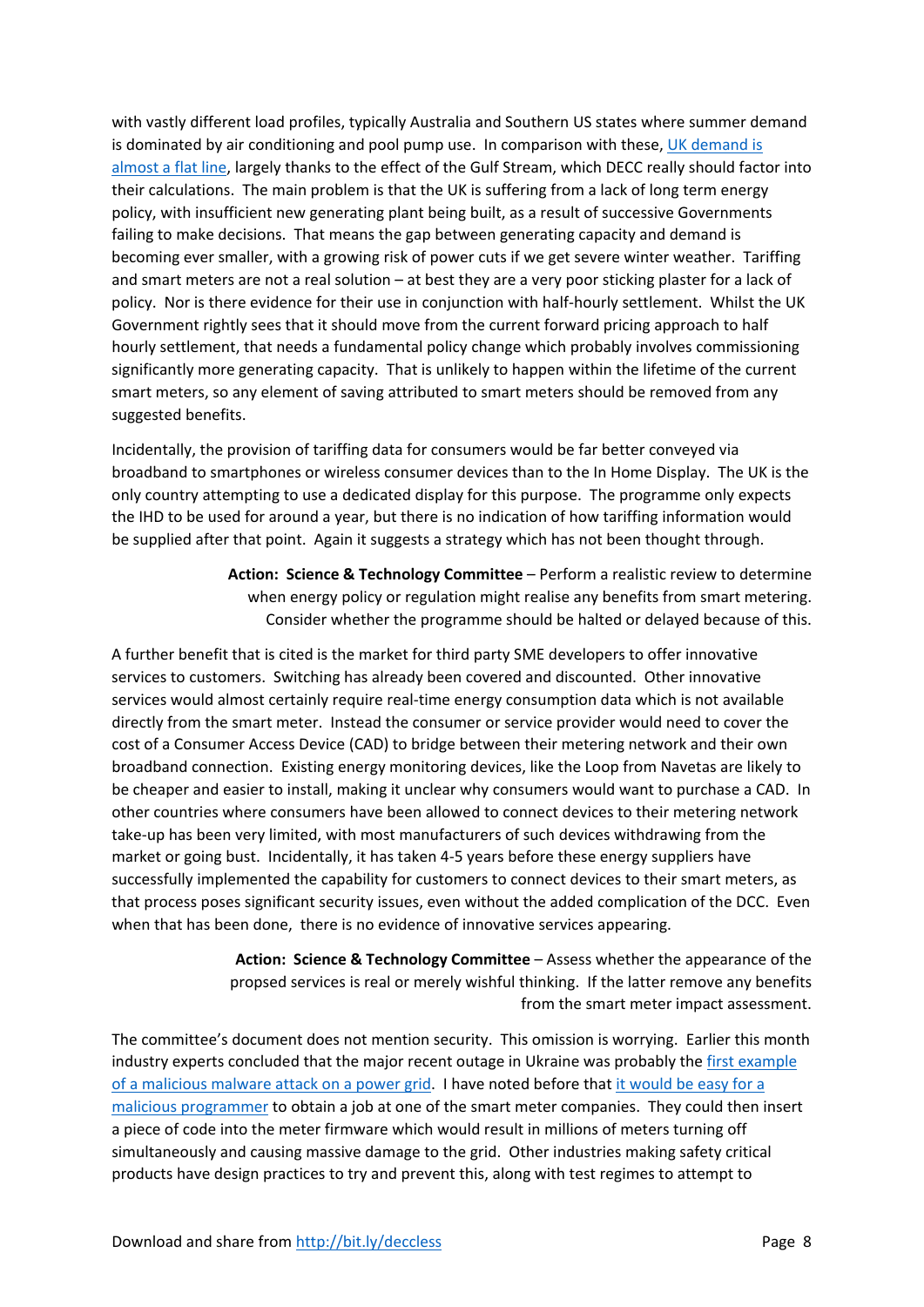discover any such attempt. In comparison, the level of firmware engineering in many metering companies is best described as hobbyist. To be fair, these are not skills a company obtains overnight and most meter manufacturers have neither the background in security critical firmware design, nor the margins to pay the salaries of the small number of experienced firmware engineers who do. But this is a real risk.

> **Action: Science & Technology Committee** – Ask yourself how you managed to write your paper without once mentioning security. Then commission an independent audit of meter manufacturers and energy suppliers to determine whether they have the skills, processes and test regimes to produce and deploy safety critical software. Note that this is not the same as the security audit that GCHQ did on the specification. If necessary, ask them for advice.

The Smart Metering call for evidence document makes a number of other statements which need to be questioned, as they imply the acceptance of "facts" propagated by DECC which may have limited validity. Evidence should be sought regarding their veracity as they may incorrectly colour the real evidence behind the programme.

The first of these is that the Government has engaged widely with industry and other stakeholders. My experience is that the Government, and DECC in particular, has worked hard to limit engagement to energy companies and existing suppliers. With few exceptions other companies have been excluded, particularly those with expertise of wireless communications, security and data analytics. Participation in DECC working groups has been limited to utilities, energy industry associations and representatives of trade bodies (notably BEAMA) who push the view of current suppliers who want to maintain the status quo. That has let to very limited due diligence of the technology chosen, with more emphasis put on PR and PowerPoint presentations than technical merit. The irony is that there are successful UK companies who are deploying smart metering to other countries at a fraction of the cost of the SMETS2 meters, but who have been excluded because they are not existing suppliers to UK energy suppliers.

The second questionable statement is that "the case for an energy supplier‐led approach in the UK is strong". If it is, there should be evidence for this. The UK is, to the best of my knowledge, the only country in the world which has taken this approach, rather than making that the network companies responsible. As such the UK case is bizarre and has resulted in significant additional costs, not least in the requirement for the DCC. The relative costs of supplier versus network‐led approaches are not shown in the impact assessment, so it is not possible to tell whether the case is strong or not. Without that evidence this is just a bland statement after the event to support a dubious decision.

The third question is around the statement that "energy suppliers have strong commercial and financial incentives to engage customers" as a reason for a supplier led approach. They had the same strong commercial and financial incentives to engage customers when they were all missselling on the doorstep. They have one of the worst reputations for customer engagement of any industry in the UK. This is a valid argument against a supplier led approach. Equally, it suggests that the only way to change that poor engagement is through major disruption by bringing in new entrants from other industries, such as Google or similar. However, those more tech savvy entrants would certainly not want to take over the current smart metering deployment, which they would consider as quaint and archaic.

The fourth question is the repeated statement that the assumptions have been widely consulted. They have certainly been published on DECC's website, but that is an arcane location, akin to the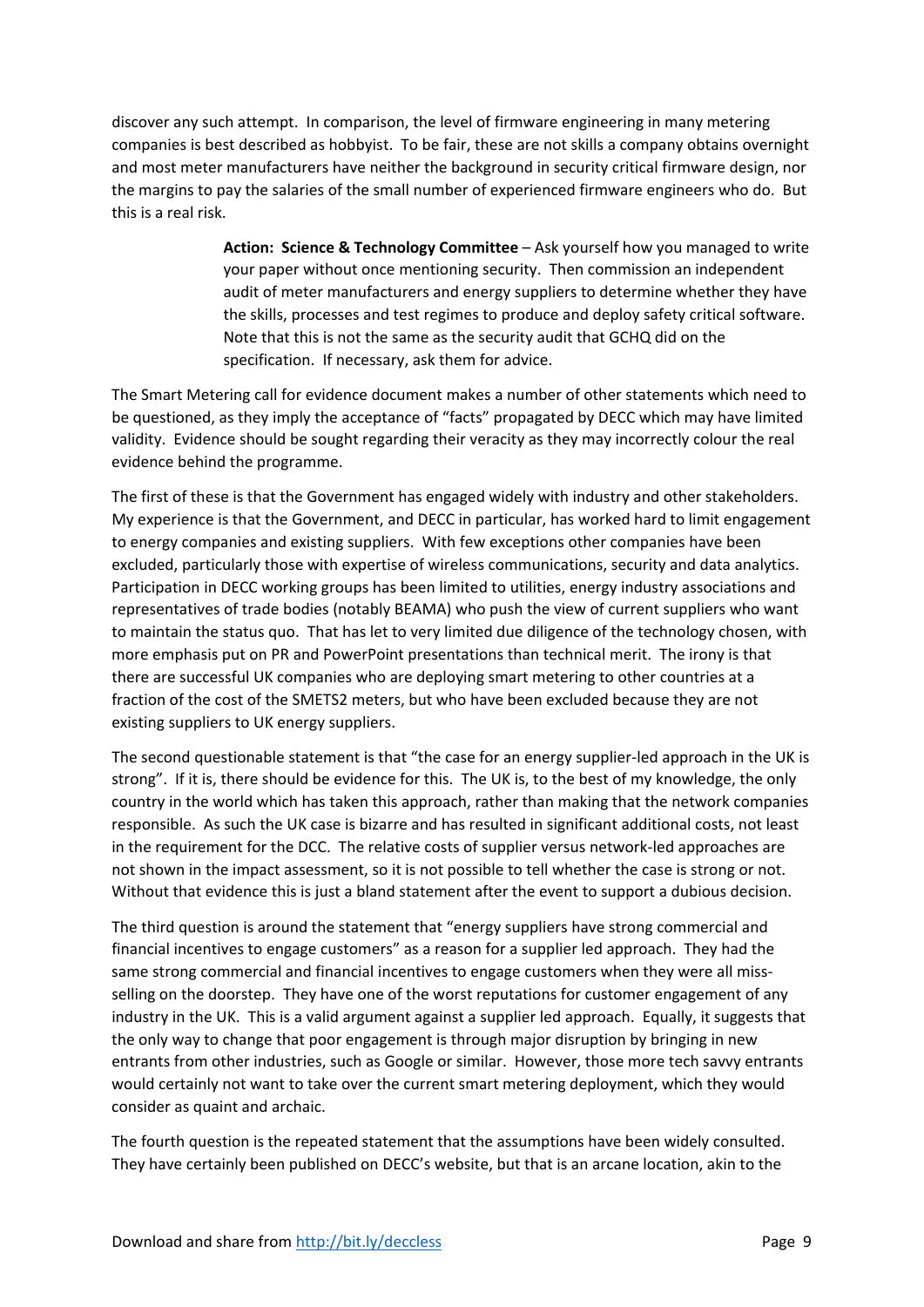"locked filing cabinet stuck in a disused lavatory with a sign on the door saying Beware of the Leopard" of Hitchhiker's Guide to the Galaxy fame. Those involved in the deployment have been aware of it and have responded with comments to further their vested interests. Almost nobody else has been aware of it, not least because they have been excluded from the process, as described above.

But perhaps the greatest piece of evidence is that energy suppliers did not deploy smart meters themselves. They waited until the Government used them as a policy instrument, allowing the cost to be loaded onto consumers. That has been the same the world over. With few exceptions, where there is a valid business case, typically stamping out fraud or the cost of reading in sparsely populated areas, smart metering has not been financially effective without Government subsidy or regulation allowing the cost to be loaded back onto bills. Germany made the point when they backed away from their smart metering programme because it was financially non‐viable. DECC received similar input from external consultants, but then adjusted the figures. They are still fighting Freedom of Information decisions to keep the calculations behind those adjustments from being made public, denying the evidence behind the programme.

Throughout its life, the GB smart metering programme has been an evidence free zone. It need not be. One company – British Gas, has deployed over 1.5 million smart meters over the past few years. If they released the energy consumption from these meters, along with equivalent data from 1.5 million households with dumb meters, it would provide the biggest evidence base in smart metering. That data should be anonymised and given to two or more independent companies or institutions to determine the actual savings and the length of time that consumers continued to engage with the In Home Displays, as explained above. If we could see that, we could then revisit the costs of deployment (which miraculously for a Government IT project have hardly changed over six years), offset the real savings that have been demonstrated and calculate whether it is worth continuing with the current smart metering programme.

> **Action: Science & Technology Committee** – Obtain anonymised data from 3 million British Gas customers to independently determine actual consumer energy savings and length of engagement with In Home Displays.

Even that will not give us the full story. As explained above, there are additional costs due to the 2G turn-off, which will occur well within the lifetime of the current meters, in some cases within five years of their deployment. There are also questionable assumptions about service savings, the lifetime and support capability for the ZigBee element and whether the data provided from these meters fulfils the need of a future distributed generation network. And we must be absolutely certain that everything is secure.

The history of large scale Government led IT projects like this is not good. The record of DECC in delivering projects is one of the worst. The UK needs a good smart metering deployment. If the current one is not fit for purpose it should be stopped.

> **Action: Science & Technology Committee** – Insist on an evidence based policy, not a policy of technical illiteracy and vested interests which need to generate spurious evidence, which is what appears to have been the case with the smart metering programme.